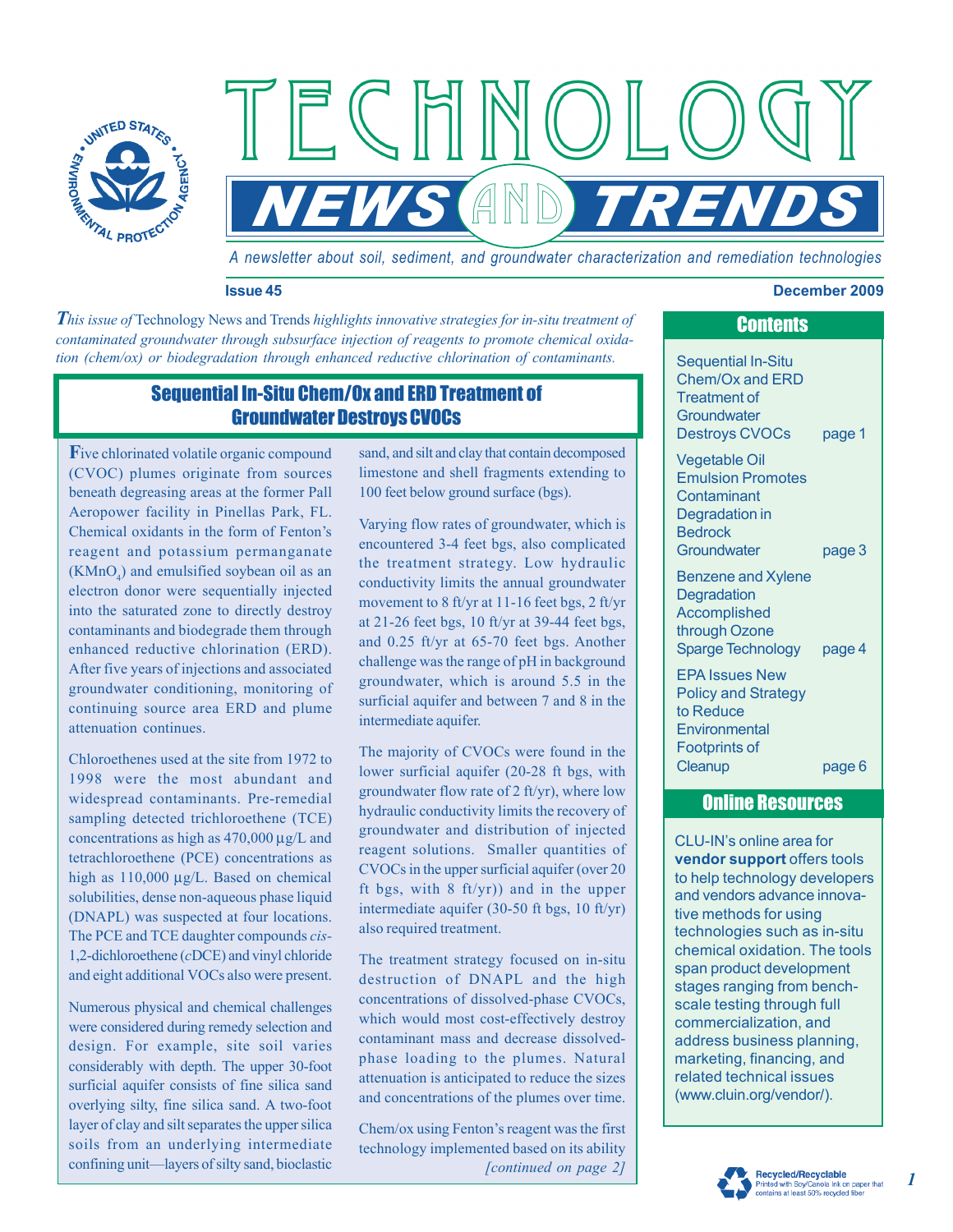|                                     | <b>Reagent Injection or Groundwater Conditioning Event</b>                                             | <b>Date</b>              |
|-------------------------------------|--------------------------------------------------------------------------------------------------------|--------------------------|
| <b>Table 1.</b> Interim source      | Fenton's reagent injection: source areas 1, 2, 3, and 4                                                | September 2004           |
| removal actions at the              | First pH adjustment                                                                                    | October 2004             |
| Pinellas Park site over             | Emulsified oil substrate (electron donor) injection                                                    | December 2004            |
|                                     | Second pH adjustment                                                                                   | January 2005             |
| the past five years have            | <b>Bacterial inoculation</b>                                                                           | January 2005             |
| <i>involved sequential</i>          | Groundwater pH adjustment                                                                              | May 2005                 |
| injections of Fenton's              | Groundwater pH adjustment                                                                              | August 2005              |
|                                     | Groundwater pH adjustment                                                                              | August 2006              |
| reagent, $K M n \overline{O}_4$ and | Emulsified oil substrate injection: source area 1                                                      | August 2006              |
| emulsified oil substrate.           | Groundwater pH adjustment: SA <sup>1</sup> , source area 1                                             | April 2007               |
|                                     | Fenton's reagent injection: SA, source areas 2, 3, and 4                                               | <b>April-August 2007</b> |
| [continued from page 1]             | Fenton's reagent injection: SA, source areas 2, 3, and 4                                               | February 2008            |
|                                     | KMnO <sub>4</sub> injection: SA, source areas 2, 3, 4, and 5 and ICU <sup>2</sup> source areas 1 and 2 | April 2008               |
| to destroy large masses of          | Emulsified oil substrate injection: source area 1                                                      | May 2008                 |
| CVOCs in a short period             | Groundwater pH adjustment: source areas 1, 2, and 4                                                    | May 2008                 |
|                                     | KMnO <sub>4</sub> injection: SA, source areas 2, 3, 4, and 5                                           | <b>June 2008</b>         |
| of time. Implementation             | <sup>2</sup> ICU (intermediate confining unit)<br><sup>1</sup> SA (surficial aquifer)                  |                          |

involved separate injections of 50% hydrogen peroxide solution and soluble ferrous iron salts. In the course of three events, approximately 18,000 gallons of solution were injected at a rate of 0.75-1.5 gpm in permanent treatment wells and direct push locations. The highest dissolved TCE concentrations were reduced 90% or more within three months. Levels then began to rebound as CVOCs desorbed from the soil, signaling the point to implement follow-on remedial technologies.

Since  $KMnO<sub>4</sub>$  is a longer-lived chemical oxidant than Fenton's reagent, it was administered after the majority of DNAPL and high dissolved concentrations of CVOCs were depleted and the slow desorption of parent CVOCs had begun. Emulsified soybean oil, serving as an electron donor, and proprietary bacteria were injected to enhance and augment reductive dechlorination after chem/ox was complete. Additional solutions were injected to raise groundwater pH or increase nutrient concentrations in an effort to further enhance reductive dechlorination.

As of September 2009, 16 events involving reagent injection or groundwater conditioning had been completed (Table 1). A network of 216 permanent treatment wells screened over three depth intervals and 96 direct push locations have been employed. Potable water or very weak reagent solutions were typically injected last into each well to minimize inorganic

and biological screen plugging. This technique allowed many treatment wells to be used ten times or more, although several wells were damaged beyond reuse (particularly during Fenton's treatment).

The Fenton's reagent produced a significant volume of reaction gases, particularly in lower portions of the surficial aquifer where groundwater flow rates are low and reagent doses were highest. The low soil permeability limited the spread of reaction gases and allowed pressure to build, forcing groundwater and reagent solutions upward along treatment well casings or injection tooling. Depending on the competence of building floors or pavement, liquids remained below grade or flowed onto the surface. Daylighted liquid was neutralized with a reducing solution.

Chem/ox also depressed pH of the groundwater to a sub-optimal level for reductive dechlorination. Groundwater pH was further reduced, in some cases to below 5.0, during reductive dechlorination due to the low buffering capacity of the surficial aquifer. As a result, approximately 3,000 pounds of potassium hydroxide and potassium bicarbonate (in solution) have been injected to raise the pH.

Naturally high aquifer temperatures averaging 75°F provided excellent conditions for ERD following chem/ox. Edible oil substrate (EOS) was injected in the form of soybean oil. One month after the

initial EOS delivery, an anaerobic bacterial blend containing *Dehalococcoides ethenogenes* (DHE) was inoculated. Augmentation of the existing population of DHE, the only bacteria found to completely dechlorinate PCE to ethane, provided a low-cost method for significantly accelerating biodegradation. Over three events, approximately 65,000 pounds of EOS were injected.

During a June 2009 sampling event, 134 monitoring wells were sampled for 11 VOCs. Results indicated that the highest pre-treatment TCE concentration (470,000 μg/L) had decreased 99.9%, to 240 μg/L. PCE and *c*DCE in the same well had decreased 99.3% and 23%, respectively, while vinyl chloride concentrations increased 1,800%. Vinyl chloride concentrations in a monitoring well 120 feet downgradient were found to decrease from a post-treatment high of 1,200 to 310 μg/L, documenting shrinkage of the plume. Although concentrations of daughter compounds (which are more soluble than their parents) had risen for three to six months in some monitoring wells during the course of treatment, June analytical results indicated that total moles of PCE, TCE, *c*DCE, and vinyl chloride in most wells continues to decrease.

Review of the project to date shows that chem/ox was able to destroy DNAPL and reduce dissolved PCE and TCE *[continued on page 3]*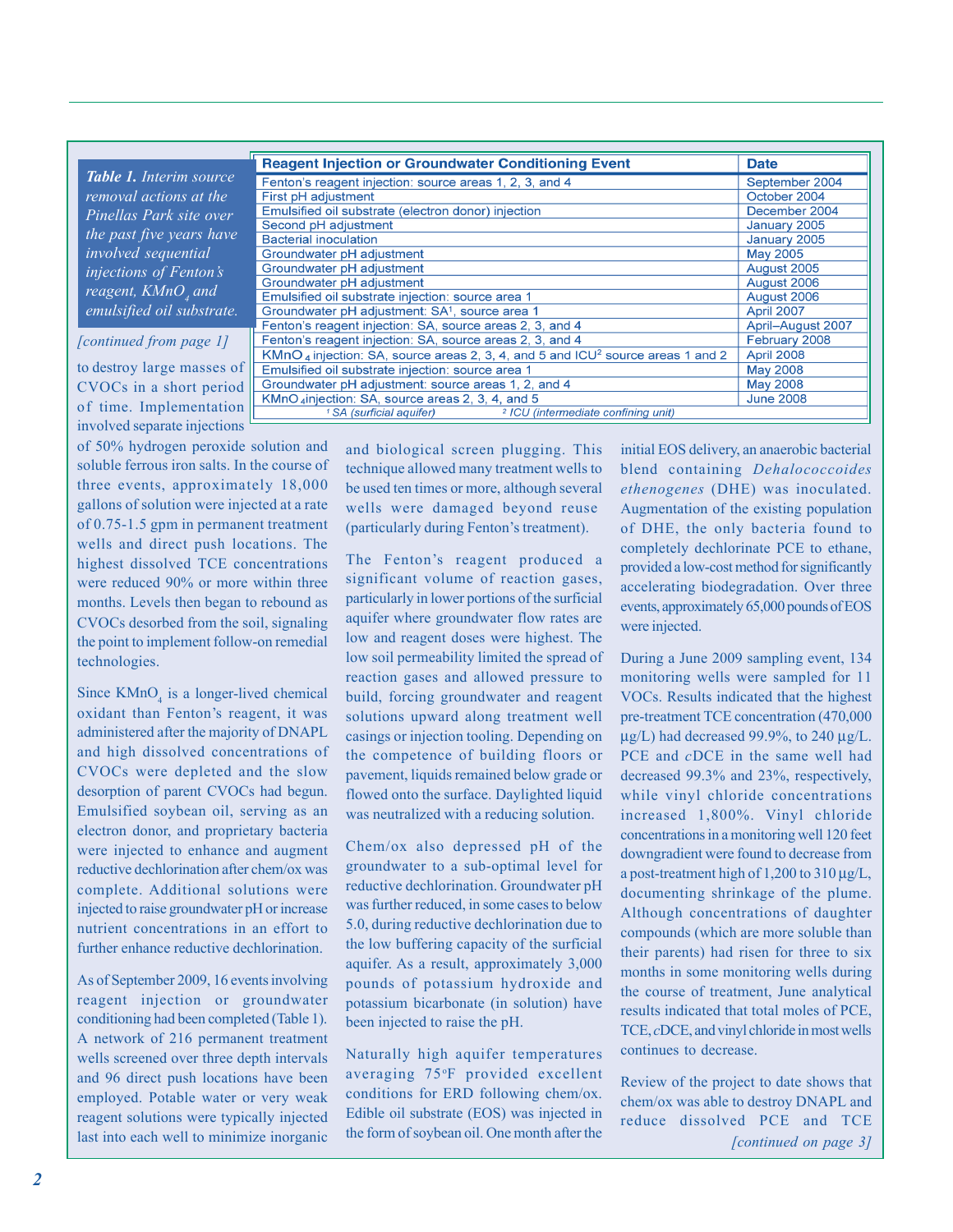### concentrations to a greater degree than reductive dechlorination in the short term; however, desorption of soil-adsorbed CVOCs typically caused a rebound in contaminant concentrations after oxidants were consumed or dissipated. In contrast, ERD has continued to destroy

contaminants one to two years after each

EOS injection. Additional remedial *[continued from page 2] [\(Simone.Core@dep.state.fl.us or](mailto:Simone.Core@dep.state.fl.usor813-632-7600)*  technologies will be evaluated for achieving the final cleanup goals, due to the extended cleanup duration caused by production and subsequent degradation of less chlorinated daughter products during ERD.

> *Contributed by Simone Core, FL Department of Environmental Protection*

*[813-632-7600\), F](mailto:Simone.Core@dep.state.fl.usor813-632-7600)arsad Fotouhi, Pall Corporation ([Farsad\\_Fotouhi@pall.com](mailto:Farsad_Fotouhi@pall.comor734-913-6130)  [or 734-913-6130\), an](mailto:Farsad_Fotouhi@pall.comor734-913-6130)d Jerry B. Lisiecki, Ph.D., Fishbeck, Thompson, Carr & Huber, Inc. [\(jblisiecki@ftch.com or](mailto:jblisiecki@ftch.comor616-464-3751)  [616-464-3751\)](mailto:jblisiecki@ftch.comor616-464-3751)* 

#### Vegetable Oil Emulsion Promotes Contaminant Degradation in Bedrock Groundwater

 **E**RD of CVOCs was implemented in 2007 within a fractured bedrock aquifer at Solid Waste Management Unit 87 (SWMU 87) of the former Naval Surface Warfare Center (NSWC) in White Oak, MD. Work focused on bioremediation of contaminant hot spots through injection of an emulsified oil substrate (EOS) containing commercial-grade vegetable oil directly into the bedrock aquifer, which required pneumatic fracturing to enhance distribution of the emulsion. The project was initiated on a field-scale test basis, and one year of quarterly monitoring showed successful results.

SWMU 87 is one of 120 remedial areas of concern that were identified after closure of NSWC White Oak in the early 1990s. The area encompasses three acres located 50 feet from a large creek within a steep valley. Site geology consists of coastal plain deposits over fractured metamorphic and igneous bedrock. Groundwater depth ranges from 15 feet bgs in low-lying areas along the creek to more than 25 feet bgs at higher elevations. The upper five feet of the fractured bedrock has been weathered to saprolite through which groundwater flows at a rate of 0.4 ft/day. Contaminants existed primarily in the saprolite surficial aquifer but some were detected in the bedrock aquifer. The primary contaminant of concern was PCE, which was detected in concentrations ranging from 9 to 120 μg/L, exceeding the 5 μg/L maximum contaminant level (MCL). TCE and *c*DCE also were detected at concentrations *[continued on page 4]* 

exceeding the site's risk-based media cleanup goals, which were set at the  $5 \mu g/L$ MCL for TCE and 70 μg/L MCL for *c*DCE.

Several rounds of vegetable-oil emulsion injections were previously performed successfully for bioremediation at NSWC; however, pneumatic fracturing was added to the injection process at SWMU 87 due to limited permeability of the saprolite. Based on information from the site investigations, remedial work targeted a 14,000-ft<sup>2</sup> area at the depth of 15-35 feet bgs to treat groundwater in the bedrock aquifer. Prior to treatment, the aquifer was mildly aerobic, with an average dissolved oxygen concentration of 5 mg/L and an average oxidation/reduction potential of +240 mV. Pneumatic fracturing was performed to increase bulk permeability of the formation and dilate the existing fracture network within the weathered bedrock matrix, thereby increasing interconnecting fractures that would provide more contact between the injected carbon substrate and contaminants. High-pressure nitrogen was used to create fractures emanating at six 3-foot intervals in each of 45 30- to 45-foot boreholes that would be used for substrate injection.

Pneumatic fracturing followed by EOS injection was conducted from May 7 until June 3, 2007, using a fracturing/injection process that required less than three hours for each injection well. Pressures required to "break the formation" and initiate fracturing ranged from 60 to 700 psi, which indicated a very heterogeneous aquifer. The typical initial fracturing pressure was

approximately 300 psi. Once the formation yielded to initial pressure, typically a few seconds later, the maintenance pressure required to continue fracturing decreased to 140 psi. At this pressure, nitrogen flowed into the formation at approximately 2,000 cfm for the duration of the pneumatic fracturing process. Sixteen intervals could not be fractured with pressures reaching 700 psi (the upper limit of safe operation of the pneumatic fracturing unit). This indicated competent bedrock rather than the targeted unit of saprolite. In addition to monitoring the nitrogen flow rates and pressure in fracturing wells, pressures in adjacent wells were recorded and associated ground heave was measured. Minimal ground heave occurred, with a maximum of 0.5 inches that occurred during initial fracturing and an average of 0.1-0.2 inches throughout the fracturing process.

Immediately following pneumatic fracturing, the emulsified oil substrate was pumped under low pressure (ranging from 35 to 250 psig) into each of the 45 boreholes. The average volume pumped into each interval of a borehole was 53 gallons of a 60% vegetable oil emulsion followed by 57 gallons of chase water. Since some intervals had not fractured, the balance of oil was pumped into adjacent intervals or injection wells to ensure the full target volume of 10,440 pounds was placed in the formation. Five existing monitoring wells located within 30 feet of the injection points were used to monitor substrate distribution and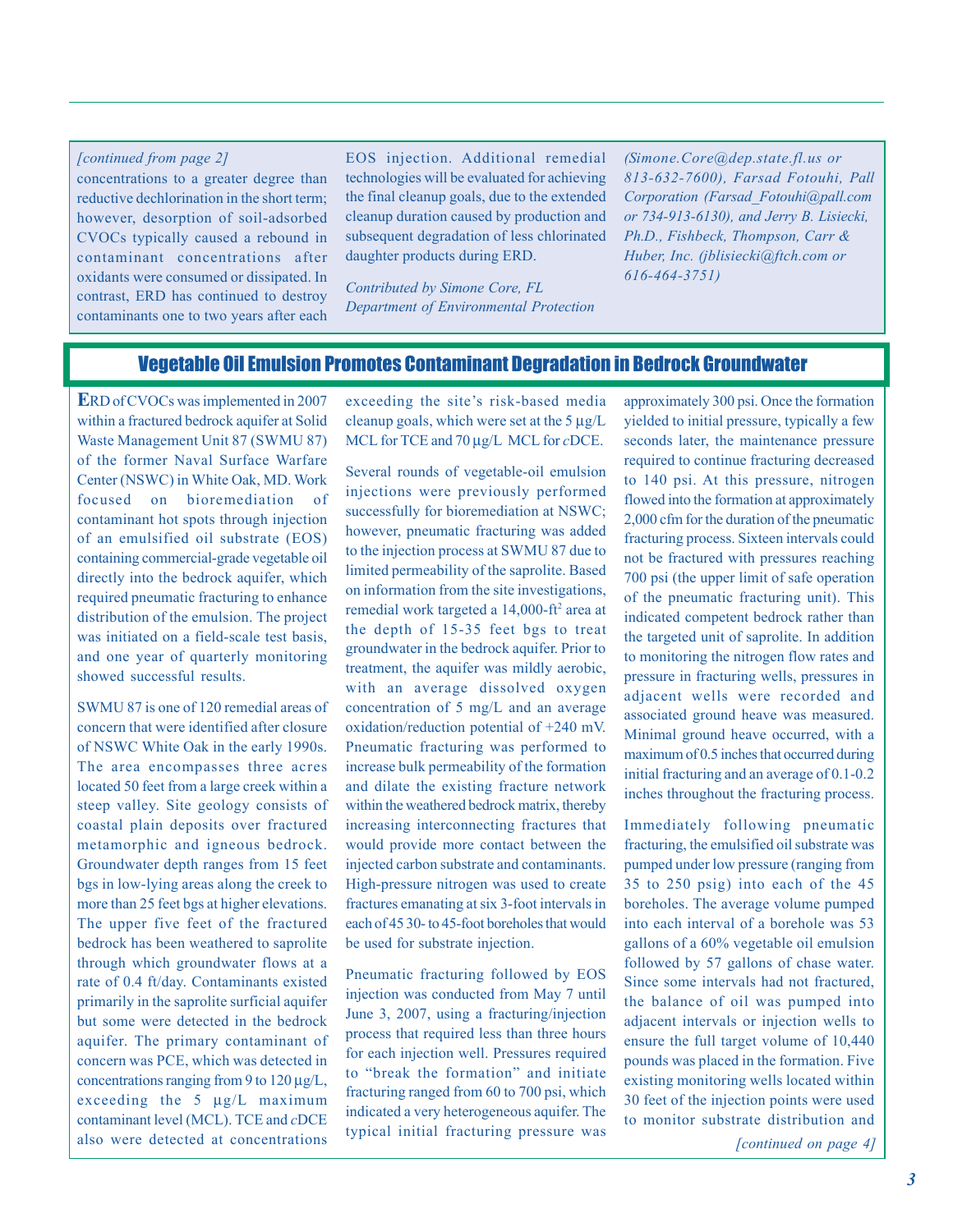#### *[continued from page 3]*

 persistence and to assess treatment effectiveness over time.

Substrate distribution was immediately evident in adjacent injection wells through visual observation of the vegetable oil emulsion and measurements of elevated total organic carbon (TOC) in groundwater collected from monitoring wells. Field data from the first round of quarterly monitoring showed a significant TOC increase in all monitoring wells (indicating sufficient organic substrate was available for biological activity) and a dissolved oxygen increase from 2.5 mg/L to a maximum of 6.3 mg/L. A sharp decline in dissolved oxygen after six months of treatment, followed by a non-detect level after nine months, indicated that anaerobic biodegradation had occurred. Further evidence of biological activity included an increase in methane, soluble iron, and soluble manganese concentrations in all monitoring wells.

PCE concentrations in groundwater decreased to below 5 mg/L in all treatmentarea wells within six months after the injection (Figure 1). Over the following year, notable rebound in contaminant concentrations was observed in two monitoring wells (87WP102 and 87WP202) located 40 feet downgradient and 20 feet crossgradient, respectively, of the treatment zone. Monitoring at the downgradient well closest to the creek (87WP103) indicated a steady decline in PCE concentrations and moderate increases in PCE daughter products after the injection, which suggested that PCE migration was not occurring.



Groundwater sampling data on PCE degradation products such as DCE and vinyl chloride indicated that PCE reduction by way of sequential dechlorination had occurred. Average DCE concentrations increased from approximately 1 mg/L to 23 mg/L during the first six months after the injection but decreased to 8 mg/L approximately12 months later. *c*DCE remained relatively unchanged from an average of approximately 1 mg/L for the first three months after the injection but increased to 23 mg/L over the next three months. Concentrations of vinyl chloride reached 5 mg/L approximately one year after the injection, with a high of 17 mg/L in one well. Over the following 10 months, the average vinyl chloride concentration decreased to 0.6 mg/L, as concentrations of daughterproduct ethene increased dramatically (315%); treatment well monitoring showed that dissolved-phase ethene concentrations peaked at 6.5 mg/L. Total CVOC concentrations averaged approximately 12 mg/L in August 2008, a 55% reduction from the pretreatment average of 30 mg/L.

Results from the last round of groundwater monitoring in August 2008 indicate that the average total CVOC concentration had continued to decrease due to natural attenuation, to approximately 55% of the concentration prior to the single EOS injection in 2007. Follow-up sampling to evaluate continued natural attenuation is scheduled for November 2009. Project costs to date total approximately \$712,000, including costs for installing the 45 injection wells and two monitoring wells and performing pneumatic fracturing/ injection at each injection well.

*Contributed by Dave Steckler, U.S. Navy (david.steckler@navy.mil or 202-685-8056), Steven G. Kawchak (Shaw Environmental and Infrastructure Inc. (sgkawchak@shawgrp.com or 609-588-6349), and Michael Liskowitz, ARS Technologies* 

#### Benzene and Xylene Degradation Accomplished through Ozone Sparge Technology

**A** RCRA corrective action involving ozone sparging was undertaken in 2008 at a gasoline- and diesel-contaminated site in eastern Louisiana to remediate soil in a lowpermeability formation. Sparging with ozone as an oxidant was selected over other in-situ chem/ox techniques because it was projected to meet cleanup goals within three to six months. Final performance results and follow-up monitoring indicated that cleanup goals were reached within three months, allowing complete shutdown of the system five months later.

The site is located in the City of Vidalia along the Mississippi River. In general, the site's upper 16 feet of soil consists of moist silty clay. In most of the 23 borings advanced at the site, saturated soil conditions were encountered at depths ranging from 4 to 16 feet bgs. Adsorbed benzene and xylenes were identified as the constituents of concern, with *[continued on page 5]*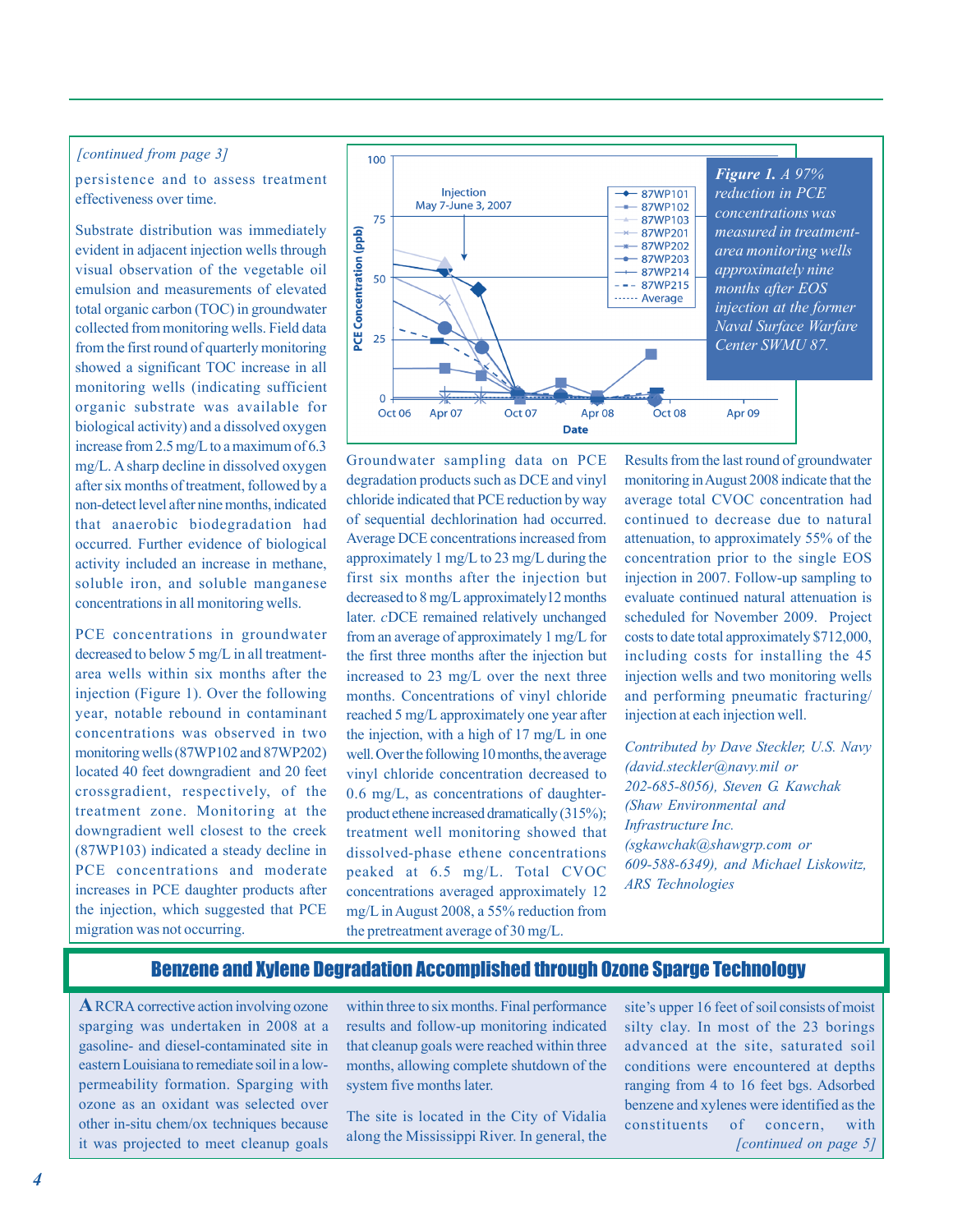concentrations of 160 and 1,050 mg/kg, respectively. The site-specific Louisiana Risk Evaluation Corrective Action Program (RECAP) cleanup standards for benzene and xylenes in soil are 9.7 and 490 mg/kg, respectively. Residual constituents in groundwater were below the sitespecific RECAP standards and therefore did not require further remediation. The target treatment area encompassed approximately  $750$  ft<sup>2</sup>, with no apparent free product in groundwater. Based on quantities of dissolved and adsorbed contaminants in the saturated zone and smear zone, the contaminant mass was estimated at approximately 100 pounds.

In contrast to applications typical of other in-situ chem/ox techniques, use of ozone gas as a subsurface injectant allows for continuous delivery of an oxidation agent. The sparge process involves injection of ozone gas into the groundwater through a microporous oxidation point placed below the water table. Injected ozone migrates outward and upward through the groundwater, initiating contaminant oxidation as it moves through the saturated region. Typical reaction byproducts include carbon dioxide, water, and inorganic chloride.

Ozone delivery to the subsurface typically involves use of an air compressor that pulls in ambient air and passes it through an oxygen concentrator. The concentrator removes ambient nitrogen and delivers 90% pure oxygen to the ozone generator after drying the air stream. The ozone generator uses a highvoltage electrical current to convert the pure oxygen to ozone at 6% concentration, by weight, of ozone. An additional air compressor is used to blend ambient air with the ozone, allowing the ozone to be injected into the subsurface at typical flow rates of 1-4 cfm and up to 10 cfm at pressures reaching 50 psi.

This mixture of air and ozone is injected directly into the groundwater through a

*[continued from page 4]* series of oxidation points equipped with a microporous diffuser. A field programmable PLC-based controller with an interface panel viewer is used to control the manifold, allowing field personnel to enable and disable oxidation points, switch between ozone and oxygen injection, set lag time between sparge cycles, and set sparge duration, as necessary.

> Calculation of the ozone mass required at the site considered inorganic compounds in groundwater that could act as oxygen receptors and potentially increase the demand for ozone during treatment. In the absence of these data, the anticipated ozone mass to be delivered was increased by 25%.

> Sparging began in mid December 2008. Ozone was generated by a portable unit capable of producing up to 2.72 pounds of ozone per day (Figure 2). The ozone was delivered to the subsurface through 20 sequential injection points by use of a pump with a maximum delivery rate of 3.8 cfm at 50 psi. Nine 1-inch diameter oxidation points set approximately 16 feet bgs and positioned in a triangular grid were used to achieve a 10 foot radius of influence. The system was programmed to sparge ozone alternating between each oxidation point for 20 to 30 minutes cycles and then shut down for a 30-minute cool-down period before restarting the next cycle. All equipment was made of ozone-compatible material such as stainless steel, Teflon, Kynar, Viton, and

schedule 80 PVC, instead of high-density polyethylene and natural rubbers that could easily degrade.

Soil samples taken after three months of ozone sparging indicated a benzene concentration of 0.57 mg/kg and total xylene concentrations of 44.9 mg/kg, a respective 99.6% and 95.7% reduction from pre-treatment concentrations. The ozone sparge system was shut down in March 2009 when an additional soil sampling event indicated that benzene and total xylene concentrations were below the site-specific RECAP standards. Demobilization and the plugging and abandonment of monitoring wells were conducted in August 2009, after confirmation soil sampling indicated successful remediation of benzene and xylenes. A "No Further Action" letter is anticipated, pending final approval of the data by the LDEQ.

Costs for installing the ozone sparge system and three months of operation totaled approximately \$134,570, including \$118,220 for equipment, installation, and startup expenses. The remaining project costs were allocated to three months of operation and maintenance, which averaged \$5,450 each month and included \$200 per month for utilities.

*Contributed by Durwood Franklin, LDEQ ([durwood.franklin@la.gov or](mailto:durwood.franklin@la.govor318-362-5439)* 

> *[318-362-5439\) an](mailto:durwood.franklin@la.govor318-362-5439)d Charles R. Plummer, IMT, LLC [\(rickplummer@imtco.net](mailto:rickplummer@imtco.netor318-325-1830)  [or 318-325-1830\)](mailto:rickplummer@imtco.netor318-325-1830)*

*Figure 2. Ozone sparge equipment used at the City of Vidalia site consisted of a 20 point, 52-g/hr (2.72 lb/day) ozone sparging system housed in a mobile trailer.*